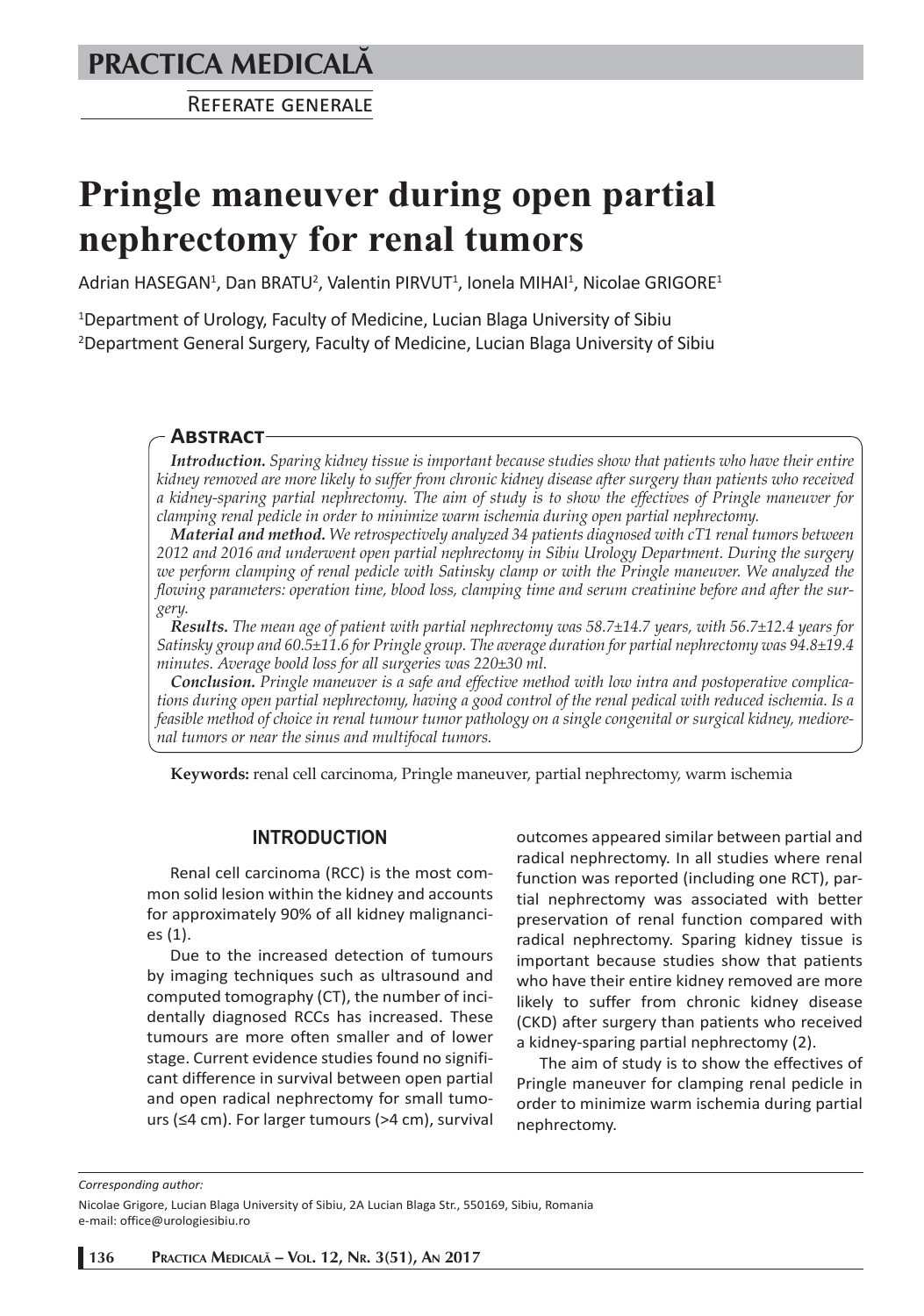Standard indications for kidney sparing partial nephrectomy: **absolute** (congenital, surgical and functional solitary kidney), **relative** (contralateral kidney affected by a pathology that may lead to renal failure in the near future), **elective** (unilateral kidney tumor with normal contralateral kidney) (3).

## **MATERIAL AND METHOD**

Between 2012-2016 had partial nephrectomy in our department for renal tumors a total of 42 patients with stage T1 disease.

During the surgery we perform clamping of renal pedicle with Satinsky clamp (20 p) or with the Pringle maneuver (22 p). We analized the flowing parameters: operation time, blood loss, clamping time and serum creatinine before and after the surgery.

**Diagnosis and staging protocol involves:** clinical examination, ultrasonography, renal function tests, intravenous urography, abdominopelvic computer tomography scan.

The Preoperative Aspects and Dimensions Used for an Anatomical (P.A.D.U.A.) scoring and the R.E.N.A.L. (radius, exophytic/endophytic properties, nearness of tumor to the collecting system or sinus in millimeters, anterior/posterior location relative to polar lines) scoring have been developed in the effort to predict the complications in patients undergoing partial nephrectomy, with an important role on surgical decision-making (4,5).

#### **Partial nephrectomy technique involves:**

After induction of general anesthesia with endotracheal intubation anesthesia, the patient is re-positioned in the lateral decubitus position with the thorax 35°-40° rotated. Partial nephrectomy was achieved by retroperitoneal approach, with the 12th rib resection. After the dissection

of the anterior face of the psoas muscle to the level of the large vessels, the ureter and the gonadal vessels were identified. The ascending dissection at this level leads to the identification of the kidney pedicle. After dissection of the renal pedicle was practiced upper pole dissection followed by the identification of renal tumor.

Tumor excision was carried out with the fat that surrounds after blocking the blood flow with the vascular clamp Satinsky or Pringle maneuver (Fig. 1, 2).

After tumor resection, the collector system was sutured, if it was opened, with resorbable thread 4.0. The arteries and veins opened during excision were sutured separately to avoid arterio-venous fistulas or pseudoaneurysms. Renal parenchyma was sutured with interrupted Vicryl 3.0 (Fig. 3). Completion of haemostasis after renal pedicle restoration was improved with haemostatic agents (Gelaspon) (Fig. 4, 5, 6).

The statistical analysis of this paper was done by using chi-square test, the Fischer exact test and the Mann-Whitney U test for parametric variables. A p value <0.05 was considered statistically significant.

#### **RESULTS**

The mean age of patient with partial nephrectomy was 58.7±14.7 years, with 56.7±12.4 years for Satinsky group and 60.5±11.6 for Pringle group. Regardind the tumor location the results are similar between the two groups. Patients preoperative characteristics about tumor size, PADUA score and nephrometry score are shown in Table 1.

The average duration for partial nephrectomy was 94.8±19.4 minutes, with an average time of 94.3±18.9 minutes for surgeries were it was used Satinsky clamp and 95.3±19.8 minutes



*FIGURE 1, 2. Tumor excision after blocking the blood flow with Pringle maneuver*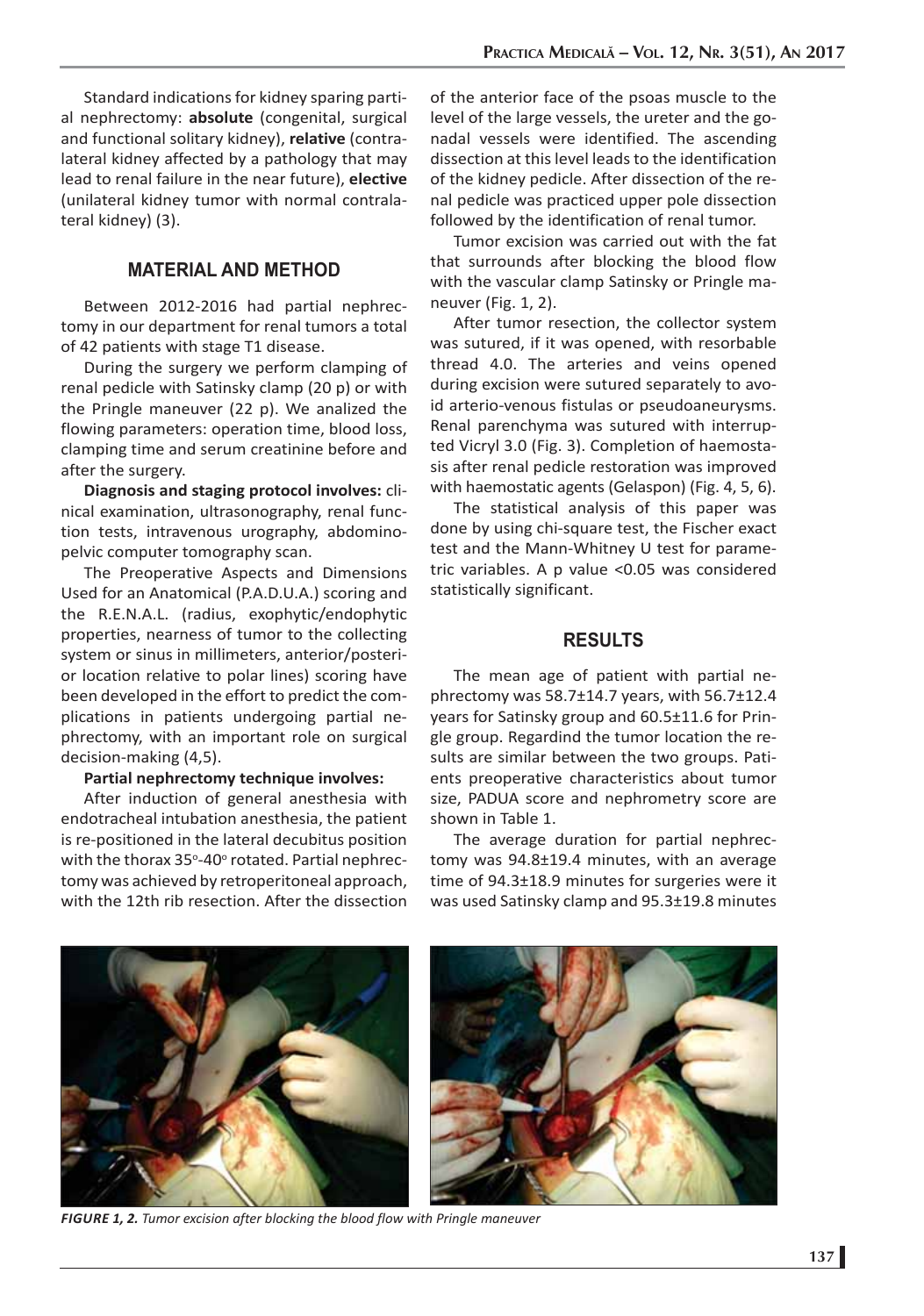

*FIGURE 3, 4. Renal parenchyma suture with interrupted Vicryl, and completion of haemostasis with Gelaspone*



*FIGURE 5. The final suture of the renal parenchyma FIGURE 6. Postoperative specimen*



| <b>Patiens</b>            | Satinsky group          | Pringle group            | р  |
|---------------------------|-------------------------|--------------------------|----|
| Mean age                  | 56.7±12.4 (32-74)       | 60.5±11.6 (29-75)        | ns |
| <b>Tumor side</b>         |                         |                          |    |
| <b>Right</b>              | 8 p (40 %)              | 7 p (31.81 %)            | ns |
| Left                      | 12 p (60%)              | 15 p (68.19%)            | ns |
| <b>Bilateral</b>          | 2 p (10%)               | 3 p (13.64%)             | ns |
| <b>Unique kidney</b>      | 2 p (10%)               | 4 p (18.19%)             | ns |
| <b>Tumor location</b>     |                         |                          |    |
| <b>Upper pole</b>         | 4 p (20%)               | 5 p (22.73%)             | ns |
| <b>Mesorenal</b>          | 6 p (30%)               | 7 p (31.81%)             | ns |
| Lower pole                | 7 p (35%)               | 6 p (27.29%)             | ns |
| Tumor multifocality (2-4) | 3 p (15%)               | 4 p (18.19%)             | ns |
| <b>Tumor size</b>         | $3.9 \pm 1.9$ (1.5-6.2) | $3.4 \pm 1.42$ (2.4-7.3) | ns |
| P.A.D.U.A score           |                         |                          |    |
| Low $(6-7)$               | 9 p (45%)               | 8 p (36.37%)             | ns |
| Medium (8-9)              | 7 p (35%)               | 8 p (36.37%)             | ns |
| High (10-14)              | 4 p (20%)               | 6 p (27.29%)             | ns |
| R.E.N.A.L nephrometry     |                         |                          |    |
| Low (4-6)                 | 10 p (50%)              | 9 p (40.91%)             | ns |
| <b>Medium (7-9)</b>       | 6 p (30%)               | 8 p (36.37%)             | ns |
| High (10-12)              | 4 p (20%)               | 5 p (22.73%)             | ns |
| ns-insignificant          |                         |                          |    |

*TABLE 1. Characteristisc regarding the tumor location*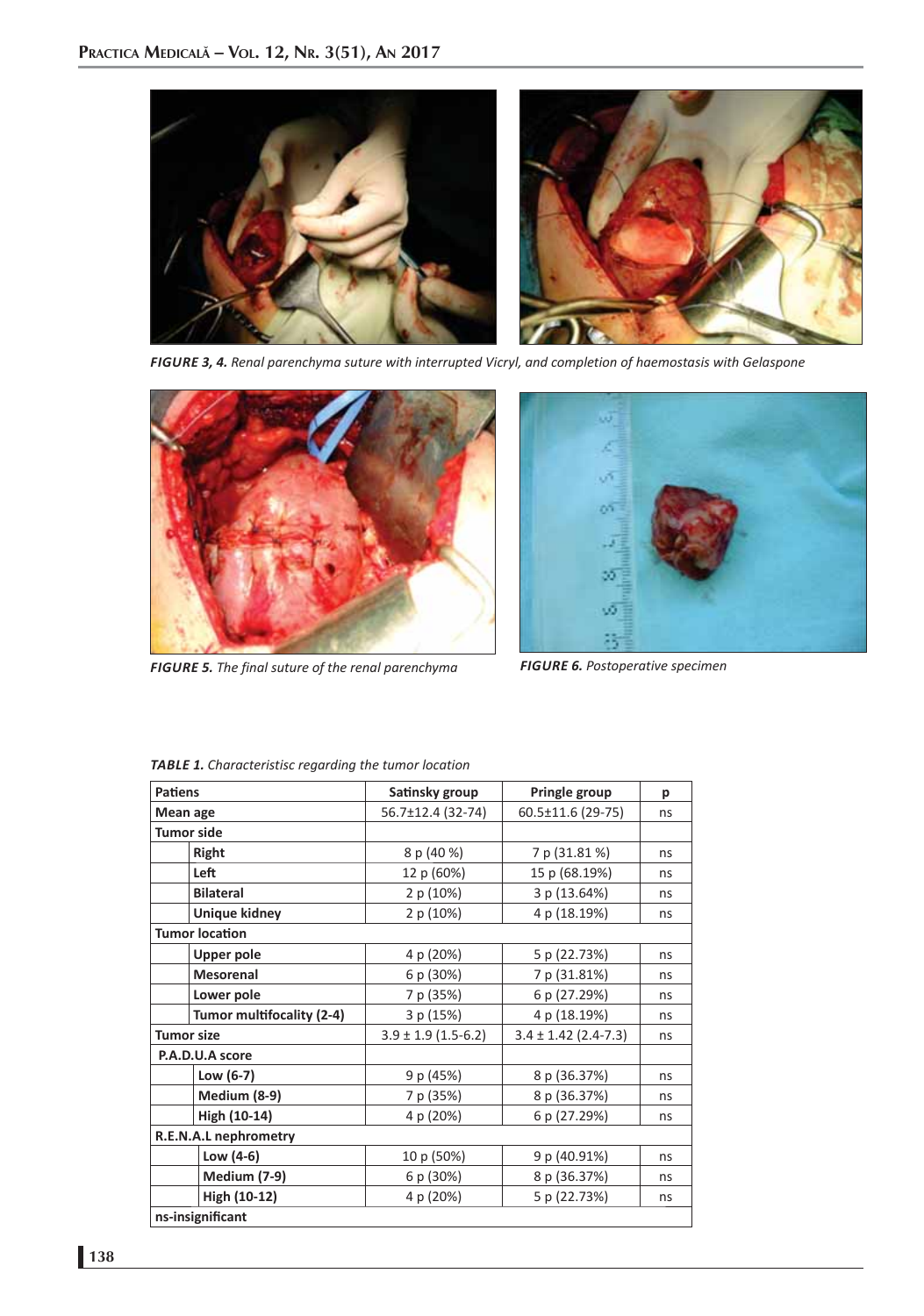for surgeries were it was used the Pringle maneuver. The average clamping time of the renal pedicle with Satinsky clamp was 14.7±2.3 minutes.

Average blood loss for all surgeries was 220±30 ml, with 195±25 ml for surgeries were it was used the Satinsky clamp and 227±25 ml for surgeries were it was used the Pringle maneuver. The suture of collecting system was made at 8 p (40%) in the Satinsky group and at 10 p (44.45%) in the Pringle group. The intraoperative characteristic are presented in Table 2.

Renal function, evaluated trought serum creatinine,was better in Pringle maneuver group than the Satinsky clamp group. The results about creatinine value before surgery, after surgery at 1 month and 6 month are shown in Table 3 and 4.

the surgery. In order to have an objectiv comparison of the renal tumors between the two groups we utilized P.A.D.U.A. score and R.E.N.A.L. nephrometry scoring system.

 Some authors had demonstrate that open partial nephrectomy provides good oncological control for tumors of 7 cm or less, with indications of tumor in an anatomical or functional solitary kidney (3,5).

All patients in the study benefit from open partial nephrectomy with warm ischemia using Pringle maneuver and Satinsky clamp. The average clamping time of the renal pedicle with Satinsky clamp was 14.7±2.3 minutes.

Renal function, evaluated through serum creatinine,was better in Pringle maneuver group (0.64-1.13 mg7/dl) than the Satinsky clamp group (0.84-1.19 mg/dl).

Pringle maneuver has been used for renal tumors on unique surgical or congenital kidneys, multifocal tumors or mediorenal tumors near renal sinus, because of better intraoperative control and surgeons confort with this approach.

### **DISCUSSION**

Renal tumor size was between 1.5 cm and 7.3 cm and had no influence on the outcome of

*TABLE 2. Intraoperative characteristics*

| Renal pedicle clamping<br><b>Parameters</b> | Satinsky clamp      | <b>Pringle maneuver</b> | Overall             | р      |
|---------------------------------------------|---------------------|-------------------------|---------------------|--------|
| <b>Patients number</b>                      | 20p                 | 22p                     | 42 p                | ns     |
| Mean age                                    | 56.7±12.4 (32-74)   | 60.5±11.6 (29-75)       | 58.7±14.7 (29-75)   | ns     |
| Average operation time (min)                | 94.3±18.9 (75-130)  | 95.3±19.8 (75-130)      | 94.8±19.4 (75-130)  | ns     |
| Average clamping time (min)                 | 14.7±2.3 (14-20)    |                         |                     | < 0.01 |
| Average blood loss (ml)                     | 195±25 (190-210)    | 227±25 (210-250)        | 220±30 (190-250)    | ns     |
| Suture of the collecting system             | 8(40%)              | 10 (45.45%)             | 18 (42.85%)         | ns     |
| <b>Hospital stay</b>                        | $4.8 \pm 2.8$ (3-9) | $5.2 \pm 2.6$ (4-9)     | $4.8 \pm 2.6$ (3-9) | ns     |

*TABLE 3. Creatinine value before and after surgery*

| Renal pedicle clamping<br>Creatinine value mg-dl | Satinsky clamp | <b>Pringle maneuver</b> | р  |
|--------------------------------------------------|----------------|-------------------------|----|
| <b>Before surgery</b>                            | $0.64 - 2.1$   | $0.84 - 3.2$            | ns |
| 1 month after surgery                            | $0.92 - 1.51$  | $0.91 - 1.28$           | ns |
| 6 month after surgery                            | $0.84 - 1.19$  | $0.64 - 1.13$           | ns |

#### *TABEL 4. Creatinine value befor and after surgery*